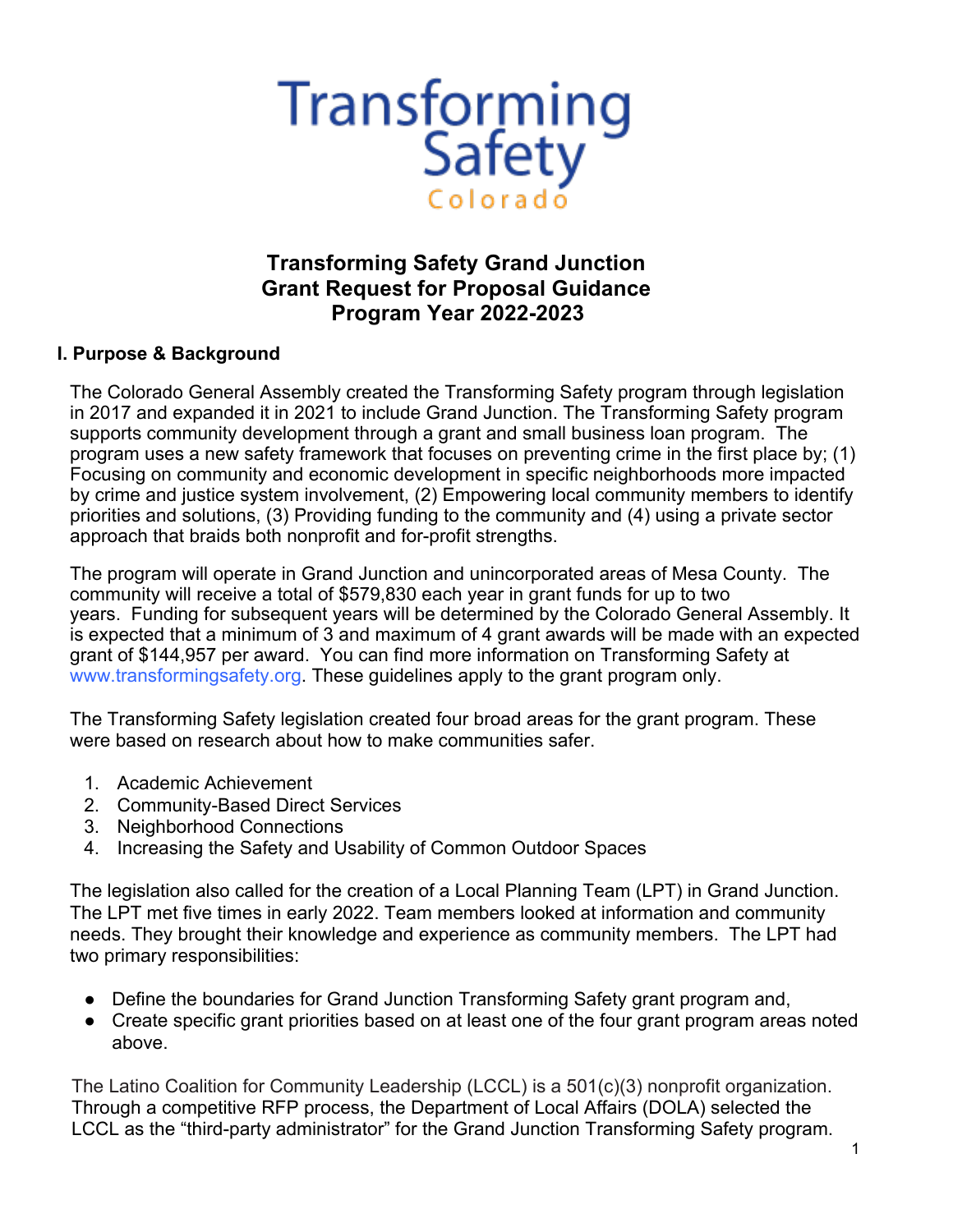The LCCL has been providing technical assistance, capacity building and data evaluation for the current Transforming Safety program since 2017. You can learn more about the LCCL at http://www.latinocoalition.org.

All grant applications will come to the LCCL. The LCCL will review all of the applications along with one local Grand Junction community member. The LCCL will make grant recommendations to the Department of Local Affairs (DOLA) and they will make final grant decisions.

### **II. Key Elements**

### **A. Target Area and Grant Funding**

The Grand Junction LPT chose to define the boundary as *"The City of Grand Junction and any unincorporated area of Mesa County".* Proposers must work in this area to apply for a Transforming Safety grant and the Transforming Safety funds can only be used for the work within the boundary, serving those that reside in the boundary. The LPT created four specific grant priority areas noted in the Program Emphasis section below. Only groups that advance these priorities can apply for a grant.

The community will receive a total of \$579,830 each year in grant funds for up to two years. Funding for subsequent years will be determined by the Colorado General Assembly.

#### **B. Priority Areas**

The priority areas were determined by the Local Planning Team and focus on the Academic Achievement and Community and Community-Based Direct Services as shown in Part F. below.

#### **C**. **Organization Preference Criteria**

Preferred organizations will posses the following attributes:

- 501(c)(3) nonprofit organizations (must be registered and in good standing with the IRS and the Colorado Secretary of State or have a fiscal sponsor that is registered and in good standing with the IRS and the Colorado Secretary of State), unit of local government, or a school (public, private or charter).
- Have demonstrated experience working in and with the community the organization proposes to serve,
- Agree to participate in the technical assistance, capacity building and trainings conducted or sponsored by the LCCL,
- Agree to provide timely reports (i.e. quarterly) to the LCCL for DOLA's review and approval.
- Agree to perform timely (i.e. weekly) data entry into the organization's data system. If the organization does not have a data system the LCCL will provide a customized data system specifically for the purposes of the funded Transforming Safety program.

#### **D. Grant Award Amount**

The anticipated grant award amount is \$144,957. The LCCL may award more or less than the anticipated grant amounts based on the proposer's requested budget amount, proposal scores, and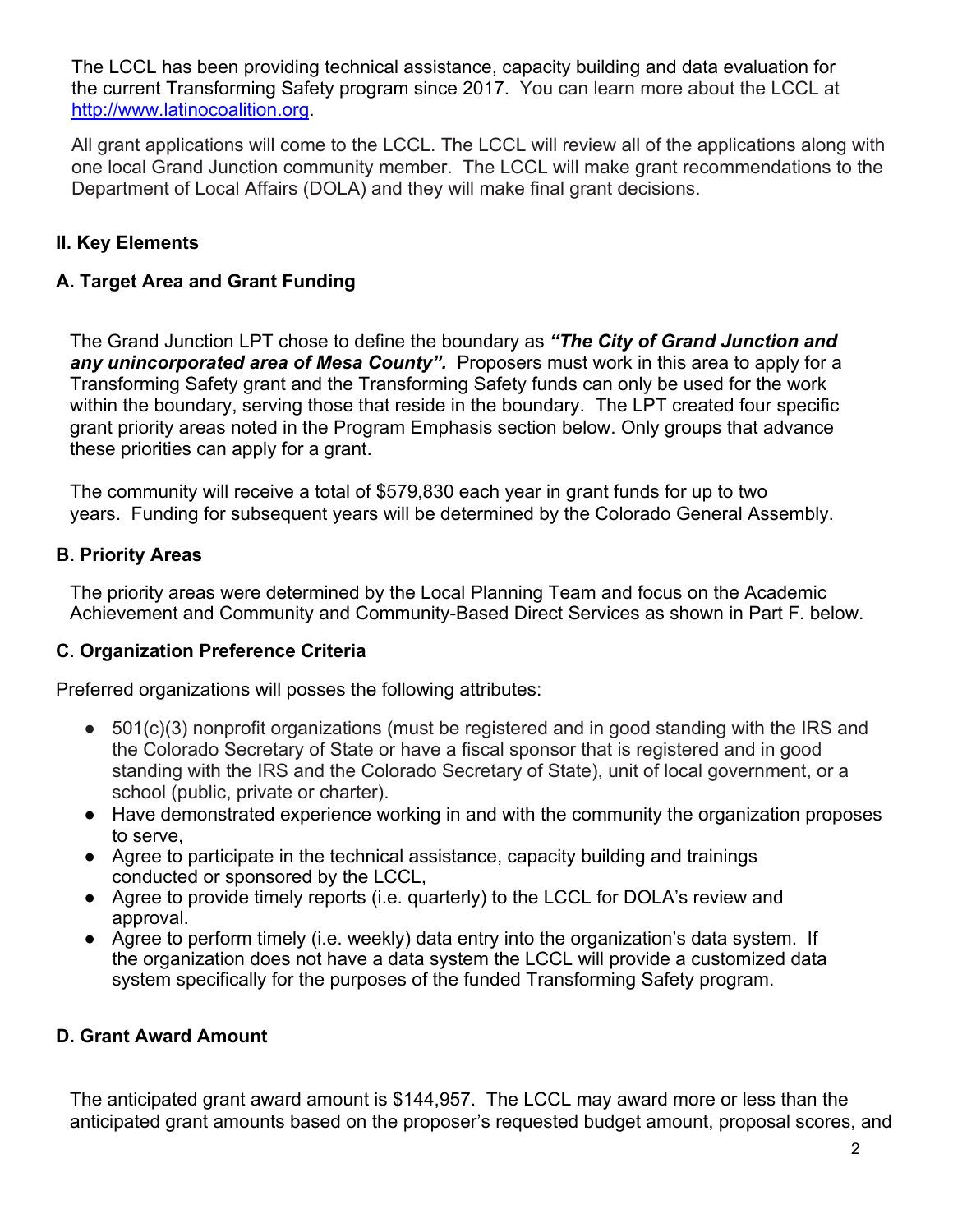recommendations by the grant reviewers. **The LCCL strongly suggests that proposers budget to the expected grant award amount of \$144,957**. Proposers may only submit one grant submission per priority area and it is not expected that a successful proposer will receive more than one grant award.

### **E. Number of Awards**

It is expected that for FY 2022-2023 there will be a minimum of 3 and maximum of 4 grant awards. If non-responsive, non-competitive or no proposals are received the LCCL may increase the grant award amount, re-compete the grant or enter into sole source process as noted in Part O. of this document.

# **F. Length of Grant Period**

The grant funding is intended to cover a 24-month period and will be divided into two 12-month periods. Year-to-year funding is dependent upon grantee performance and compliance. A Memorandum of Understanding (MOU) may be terminated for consistent poor performance or noncompliance. Prior to the start of a new program period Grantees will submit a new budget and updates to any program component that differ from the proposal for the review and approval of the LCCL. The anticipated program performance periods are May 1, 2022-April 30, 2023 and May 1, 2023-April 30, 2024. *Important to Note: The Colorado General Assembly will need to appropriate funds for subsequent years. In the past, the LCCL has seen gaps in funding given the state fiscal year (July 1st -June 30th) differ from the program performance periods noted previously. The LCCL has observed 3-4 month gaps (i.e. May 1st-August 15th) in funding due to this. The LCCL strongly encourages Transforming Safety Grantees to begin thinking how they will address this if continued funding is authorized by the Colorado General Assembly. It's also important to note that due to state fiscal rules if any additional funding is awarded for a new performance period, it cannot be used for expenses prior to the date of the award.*

| <b>Activity</b>                                | Date                                                |
|------------------------------------------------|-----------------------------------------------------|
| <b>Request for Proposal Released</b>           | Feb. 14, 2022                                       |
| Proposers' Conference (via Zoom)               | Feb 28, 2022 at<br>9:30am-10:30am and 6:00pm-7:00pm |
| Proposer's TA Open Workshop                    | March 5, 2022                                       |
| Proposals Due                                  | April 6, 2022 at 4:00pm MST                         |
| <b>Award Notification</b>                      | April 29, 2022                                      |
| <b>MOU</b> Issued                              | May 2-May 6, 2022                                   |
|                                                |                                                     |
| <b>Grantee Onboarding &amp; Training Begin</b> | May 2, 2022                                         |

# **G. Timeline**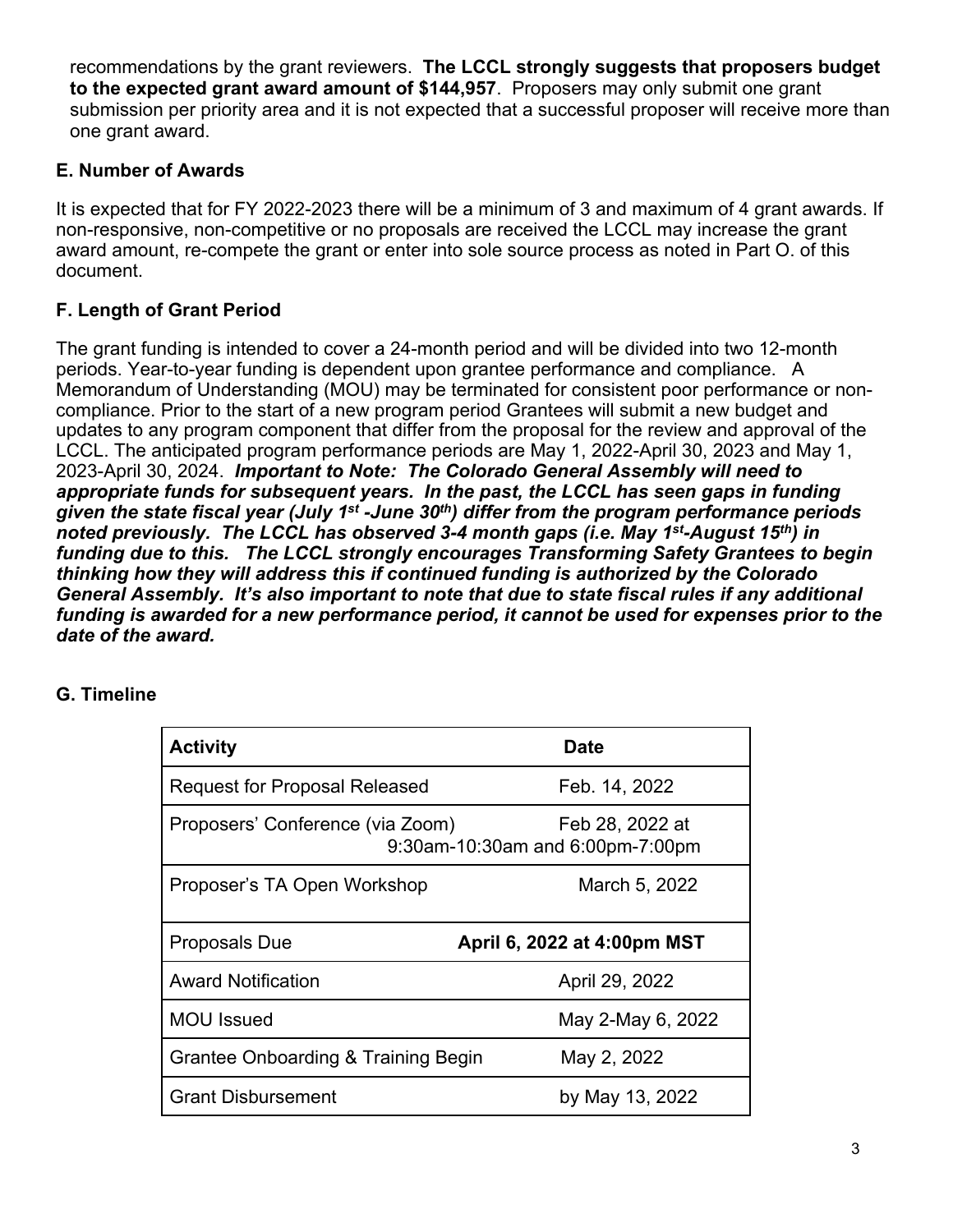### **H. Organizational Commitment**

All Transforming Safety grantees must demonstrate commitment to:

- Ongoing organizational or programmatic improvement by participating in training, technical assistance and capacity building;
- Participate in a partnership development process with the LCCL and other Transforming Safety grantees;
- Be accountable to performance standards;
- Use of, and fidelity to, the program's data management system. Meaning timely and accurate data entry into the system the grantee uses to track target population demographics, outputs/activities/services, outcome/impact and performance measures. The most successful Transforming Safety grantees develop a proficiency in case management to track such information.
- Willingness to learn, collaborate in multidisciplinary teams and be flexible while adjusting to lessons learned from implementing the Transforming Safety program in Grand Junction.

### **I. Request for Proposal (RFP) Questions**

For general questions regarding the Latino Coalition for Community Leadership, the Transforming Safety program, or this request for proposal process please email:

Mason Morales Program Coordinator Latino Coalition for Community Leadership mason@latinocoalition.org

Inquiries already addressed in the Proposer's Conference recording or posted FAQs may not be individually responded to.

#### **J. Distribution of RFP**

RFP documents will be made available and distributed in electronic format only. Proposers are encouraged to frequently check the TS-GJ webpage on the LCCL website at www.latinocoalition.org/ts-gj. Proposers can also check this page for program updates, clarifications and FAQs.

Two virtual Proposers' Conferences are scheduled for February 28, 2022 from 9:30am-10:30 am MST and again from 6:00pm-7:00pm MST. Registration for the Proposers' Conference is required and can be accomplished by clicking HERE and scrolling towards the bottom of the page or going to the Transforming Safety RFP webpage on the LCCL at www.latinocoalition.org/ts-gj.

#### **K. Award Distribution & Unallowable Expenses**

Conditions for granting include the following:

- 1. No granting will occur until the MOU has been executed and all required information is received by the LCCL;
- 2. Grants will be awarded on a cost-reimbursement basis. In addition, grantees may request advance up to one-month (1/12) of the grant award amount upfront to assist with cash flow. Grantees must submit documentation of allowable costs on a monthly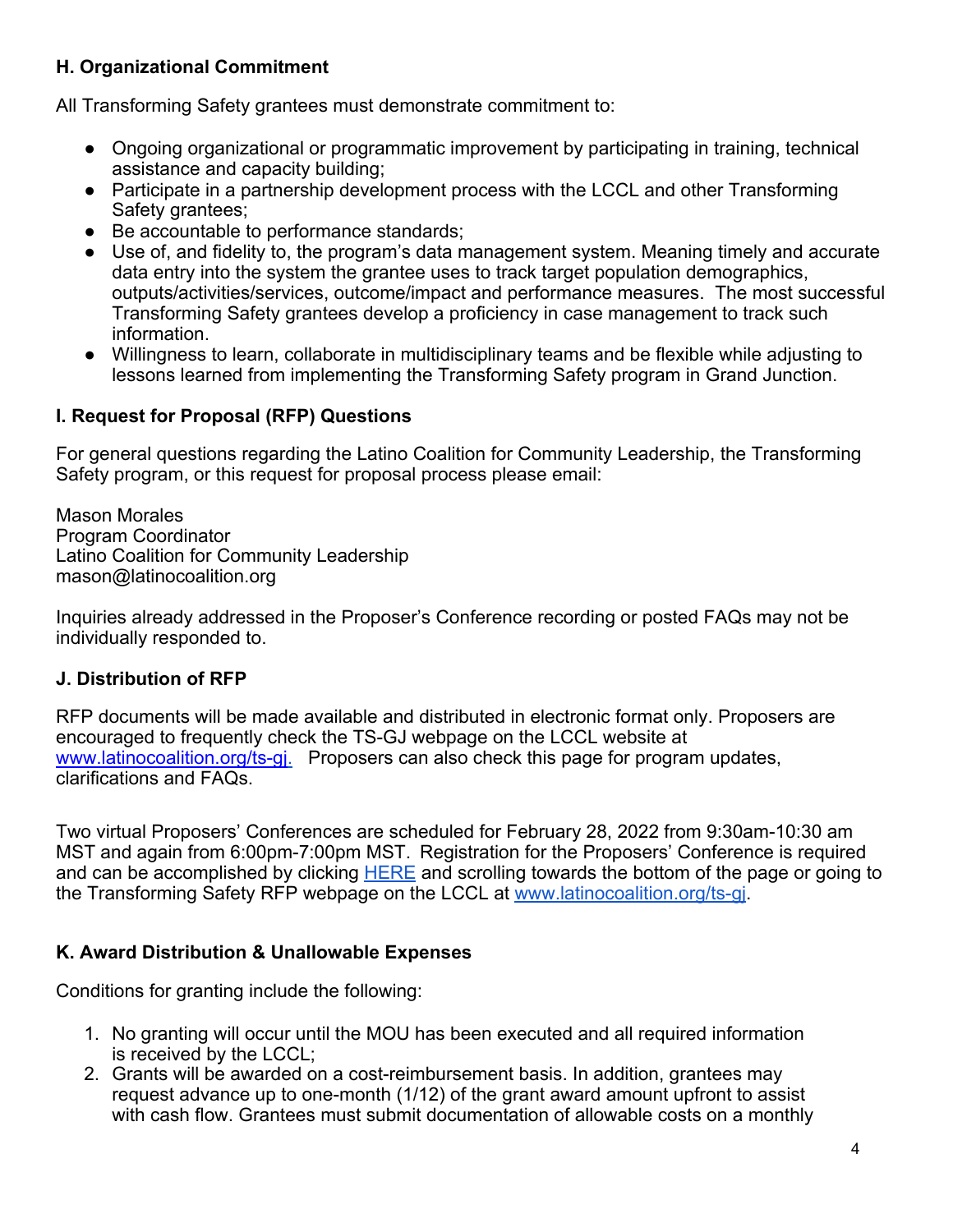basis. Disallowed costs are the responsibility of the grantee. Reimbursement of expenses will be based on guidance contained in Office of Management and Budget (OMB) Uniform Guidance. The Uniform Guidance establishes principles for determining costs of grants, contracts and other agreements with non-profit organizations. The Department of Local Affairs may provide guidance as applicable;

- 3. Any equipment with a per unit acquisition cost of \$5,000 or more, and a useful life of more than one year must have prior written approval from the LCCL. Substantial justification will be required for any such requests. The LCCL will have the right to determine the disposition of any such equipment during the program or upon termination of the MOU;
- 4. Grantees must keep the data system used for their funded program up-to-date with information concerning enrolled participants and program activities, services and outcomes. This is essential and other data systems or data sets will not serve as a substitute;
- 5. LCCL staff will meet and work with grantees on a regular basis. LCCL staff will work with grantee program staff to ensure program compliance, the LCCL Director of Fiscal Management and Learning will review program expenses on a periodic basis and the LCCL program staff will review program performance, spending patterns and data entry compliance on a regular basis. It is important to note that the goal is to strengthen grantee performance and compliance and should be seen as a positive experience.

# **Transforming Safety grant funds cannot be used for the following:**

- 1. Capital campaigns
- 2. Building endowments or reserve funds
- 3. Membership campaigns
- 4. Special events, sponsorships
- 5. Retroactive funding (expenses incurred prior to the effective date on the MOU)
- 6. Debt retirement
- 7. Grants to individuals
- 8. Conferences, symposia, and travel unrelated to the Transforming Safety grant activities.
- 9. Grants that further political doctrine or religious activities. Transforming Safety grants can be made to religious organizations. Funds cannot be used to proselytize, evangelize, or otherwise attempt to spread a particular religious belief. This includes requiring program participants to participate in religious services or activities.
- 10. Alcohol
- 11. Abortions

#### **III. RFP Information**

#### **A. Program Goals**

The overarching goal of the Transforming Safety program is to reduce crime and/or recidivism.

#### **B. Proposer Guidance**

The Transforming Safety program is seeking organizations that reflect the ability to successfully provide services that align with the priority area selected and meet or exceed the associated outcome measure(s). Traits of successful grantees under the Transforming Safety program include;

- Strong attachment to the local community and target population.
- A clear and consistent method of assessing participant needs and engaging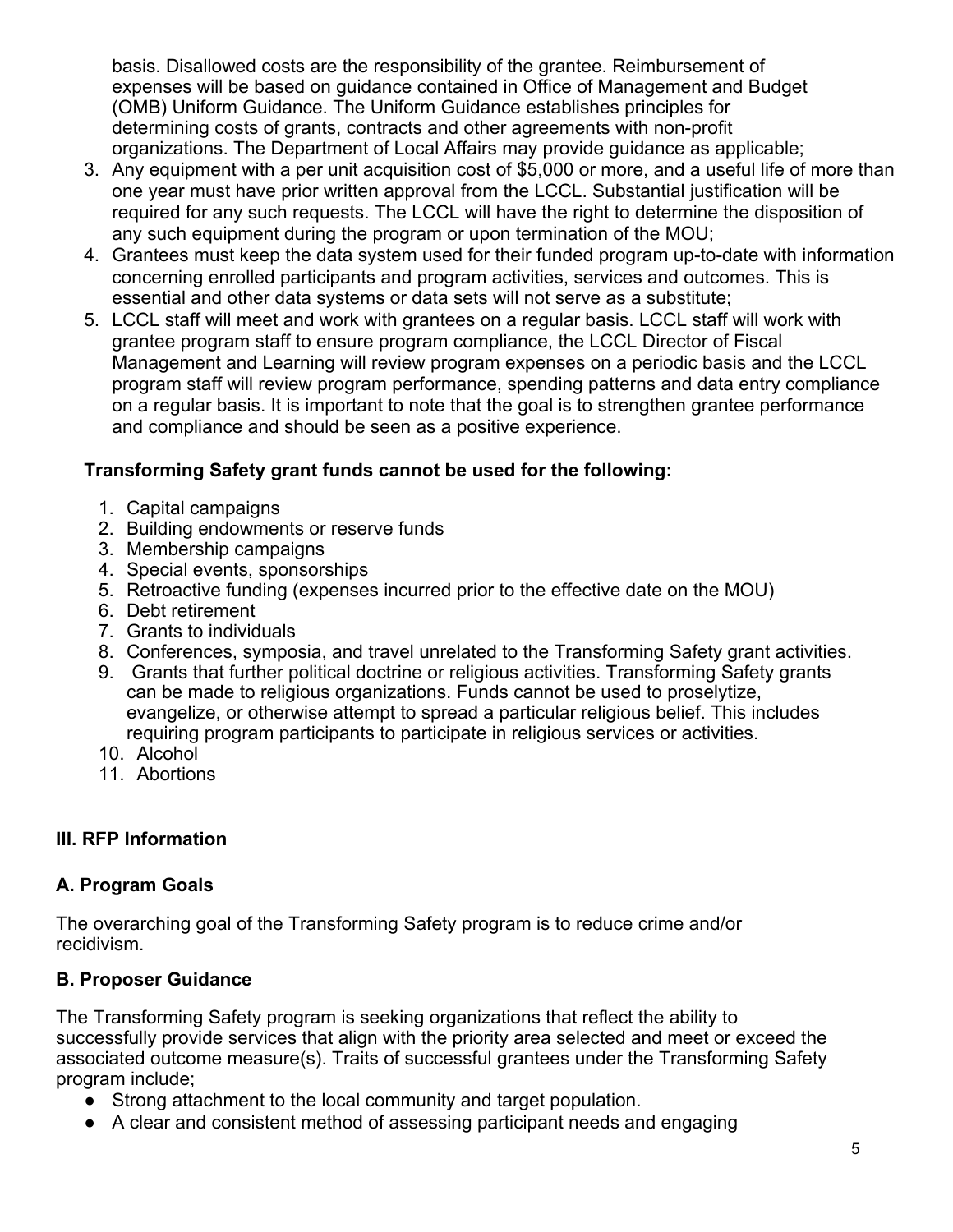participants in a manner that includes their goals.

- An engaging program design that attracts target population enrollment and active participation.
- Case management services provided in a safe and supportive atmosphere that offers participants frequent opportunities for positive interactions.
- A strength-based approach to the provision of services that focuses on the assets of participants as well as barriers to achieving success.
- Programs that recognize the limitations of the program's resources and form linkages and collaborative relationships with other entities that possess expertise and resources relevant to the needs of participants.
- A focus on timely, consistent and accurate data entry.
- Using both fiscal and program data reports, participant input and other feedback loops that enhance program design to promote the goal, objectives and outcomes of the funded Transforming Safety program.

# **C. Individuals Eligible to Be Served**

Individuals who meet the definition for the given priority area are eligible to be served. Proposers may offer additional eligibility criteria but please keep in mind the intent of the Local Planning Team was to make eligibility as broad as reasonably possible for the given priority area. Added criteria may be a point of negotiation if selected for grant award consideration.

# **D. Target Population**

The target population for each priority area is clearly defined in the section below. The definition of the target population may not be expanded.

# **F. Priority Areas, Target Groups and Outcome Measures**

A proposer may choose one, and only one, priority area per proposal. A proposer may elect to submit more than one proposal if they wish to address more than one priority area. However, it is highly unlikely that a proposer will receive more than one grant award. The priority areas and associated target populations were determined by the Grand Junction Local Planning Team. The LCCL established core outcome measure(s) for each priority area. At a minimum, grantees will be measured on the required outcome measure(s) within the chosen priority area. The outcome measure(s) will be the core measures reported to DOLA and the Colorado General Assembly. A proposer may choose to include additional outcome measures, which is encouraged, but such measures will not replace or serve as a substitute for the core outcome measure(s). The table below provides a detailed statement of each performance measure. Please note that the order the priority areas are listed in do not indicate preference, it is merely organized in that order.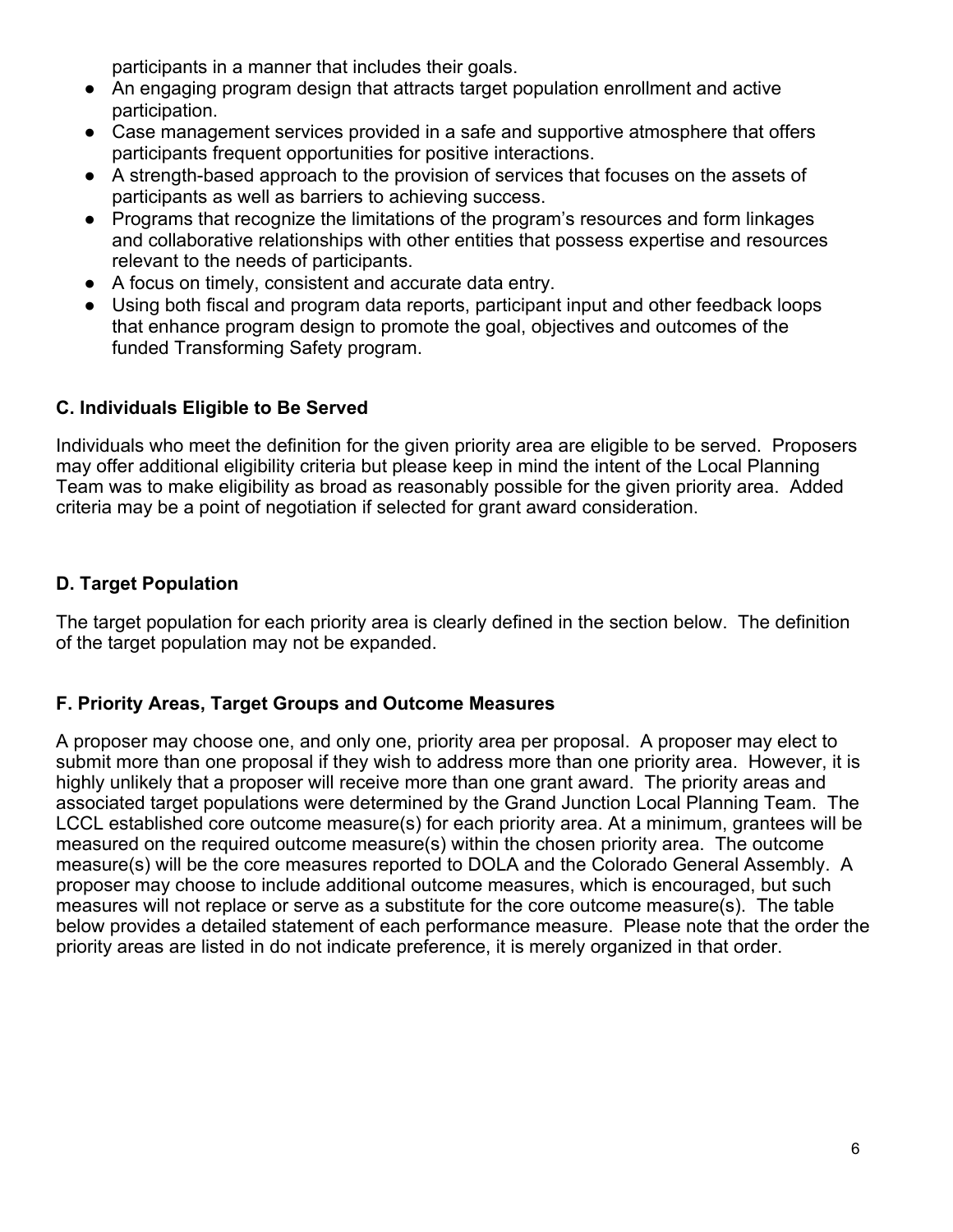**Priority Area 1:** Decrease adult recidivism through employment, housing support, basic needs and mental health support.

**Target Population 1:** Adult will be defined as a person 18 years of age or older that is or has been under diversion or criminal supervision of any kind and services may include family members to support the goals of the adult.

**Outcome Measure 1:** All Grantees will report on the first measure shown below and any of second measures that apply given the program design.

- 1. 70% of program participants have not returned to incarceration while in program.
- 2. Based on program, choose the following additional outcomes that apply:
	- a. Employment-based Program:
		- i. 70% of program participants have obtained paid employment or started a business or completed a recognized occupational training/apprenticeship program.
		- b. Mental Health-based Program:
			- i. 70% of program participants with mental health needs get access to mental health support.
		- c. Housing-based Program: 70% of participants will successfully obtain and maintain stable housing while in program

**Priority Area 2:** Increase access to services and opportunities to support academic engagement, educational achievement, and post-secondary/vocational training to decrease youth involvement with the criminal justice system.

**Target Population 2:** Youth will be defined as 21 years of age or younger at the time of enrollment and services may include family members to support the goals of the youth.

**Outcome Measure 2:** All Grantees will report on both of the measures.

- 1. 70% of program participants avoided or mitigated involvement with the criminal justice system.
- 2. 70% of program participants will demonstrate increased academic engagement, educational achievement and/or enrollment in post-secondary or vocational training.

**Priority Area 3**: Help youth (up to age 25) develop the skills and resilience to avoid, reduce, or stop high-risk behavior by increasing access to services that address root causes of involvement with the criminal justice system.

**Target Population 3**: Youth will be defined as 25 years of age or younger at the time of enrollment.

**Outcome Measure 3**: All Grantees will report on both of the measures.

- 1. 70% of program participants avoided or mitigated involvement with the criminal justice system.
- 2. 70% of program participants indicated an increase in coping skills and resilience.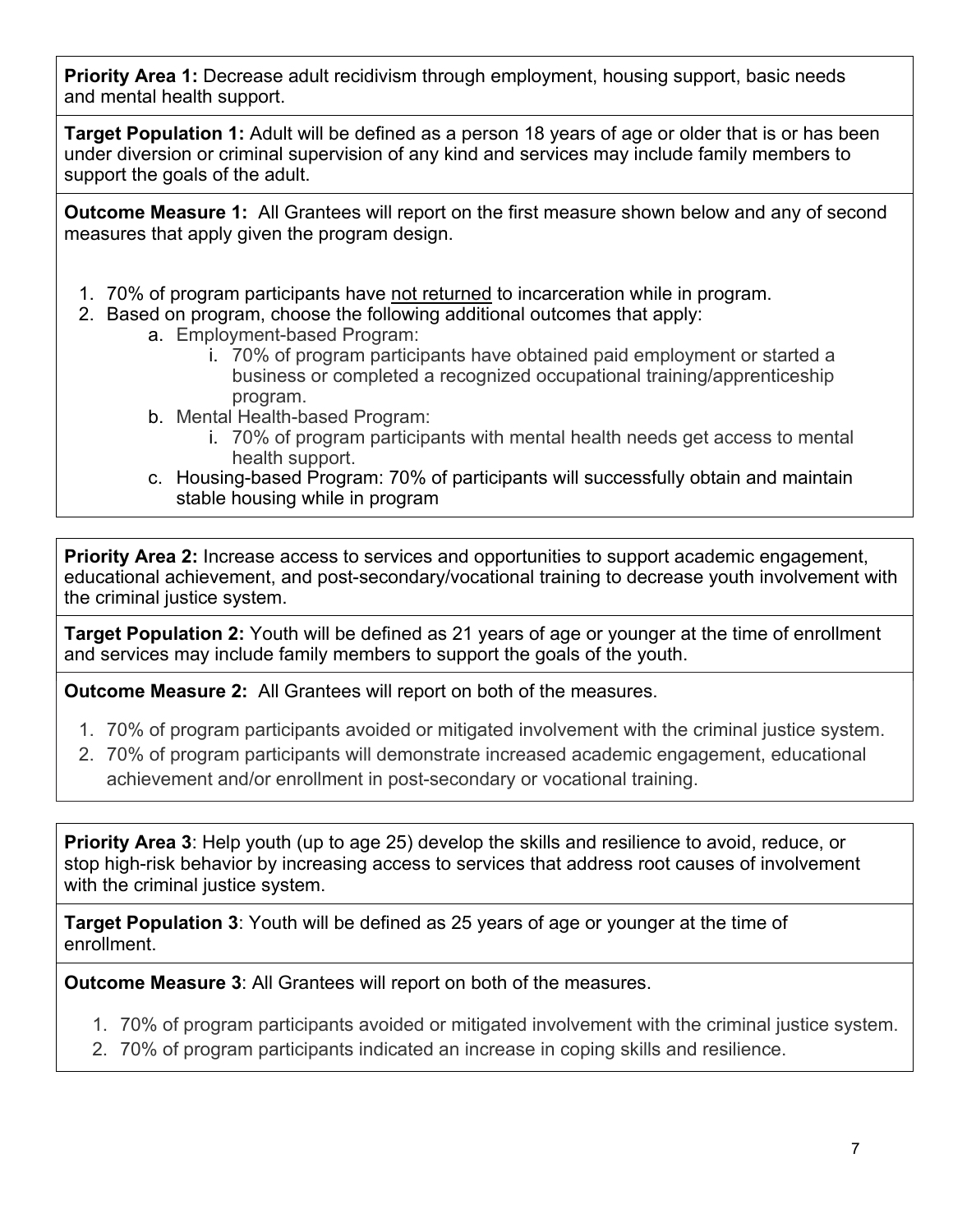**Priority Area 4**: Improve community-based supports to reduce violence and neglect in families.

**Target Population 4**: Any person in a family unit would be eligible for services. Family will be defined as a group consisting of one or more adults and children related by blood, marriage, adoption, common child or guardianship whether residing in the same household or not.

**Outcome Measure 4**: All Grantees will report on both of the measures.

- 1. 70% of program participants/families report a decrease in violence and/or neglect.
- 2. Additional outcome measures to be developed based on program design in collaboration with the grantee.

# **G. What to Expect of the LCCL**

The LCCL will provide technical assistance, capacity building, a 1/12th advance of grant funds, reimbursement of allowable expenses and compliance monitoring. The grantee can expect frequent communication necessary to promote the successful implementation and operation of the funded grant activities. The LCCL will provide all forms (i.e. banking information, budget templates, EFT, etc.), web-based data system customized for the program if needed at no additional cost (i.e. case management, service delivery tracking, performance attainment tracking, supportive services and incentive tracking, outcome tracking) as well as a web-based fiscal reimbursement request system. This approach provides consistency in management of the program, allows for flexibility in each grantee's program design, monitors fiscal/performance accountability and keeps grantees focused on serving people rather than administrative tasks.

The LCCL intends to work "shoulder-to-shoulder" with Grantees rather than looking "over your shoulder". It is the LCCL's desire to find ways to support grant efforts with a focus on serving the grantee's target population and community well. Grantees will have the same access to program and fiscal reports and data as LCCL staff has. The LCCL will also work with Grantees on a Partnership Assessment for Capacity Engagement (PACE). This assessment tool helps bring focus to areas of capacity building and technical assistance. It's the LCCL's sincere desire to help develop the Grantee's capacity in addition to the program.

# **H. Vocational Training Providers**

It is expected that any vocational training offered will be provided by reputable educational entities offering industry recognized certificates, diplomas or credentials or an organization certified by a recognized body to issue industry credentials or certifications. It is the responsibility of the grantee to ensure that the vocational training results in some type of bona fide recognized award that supports the program participant and outcomes of the priority area selected.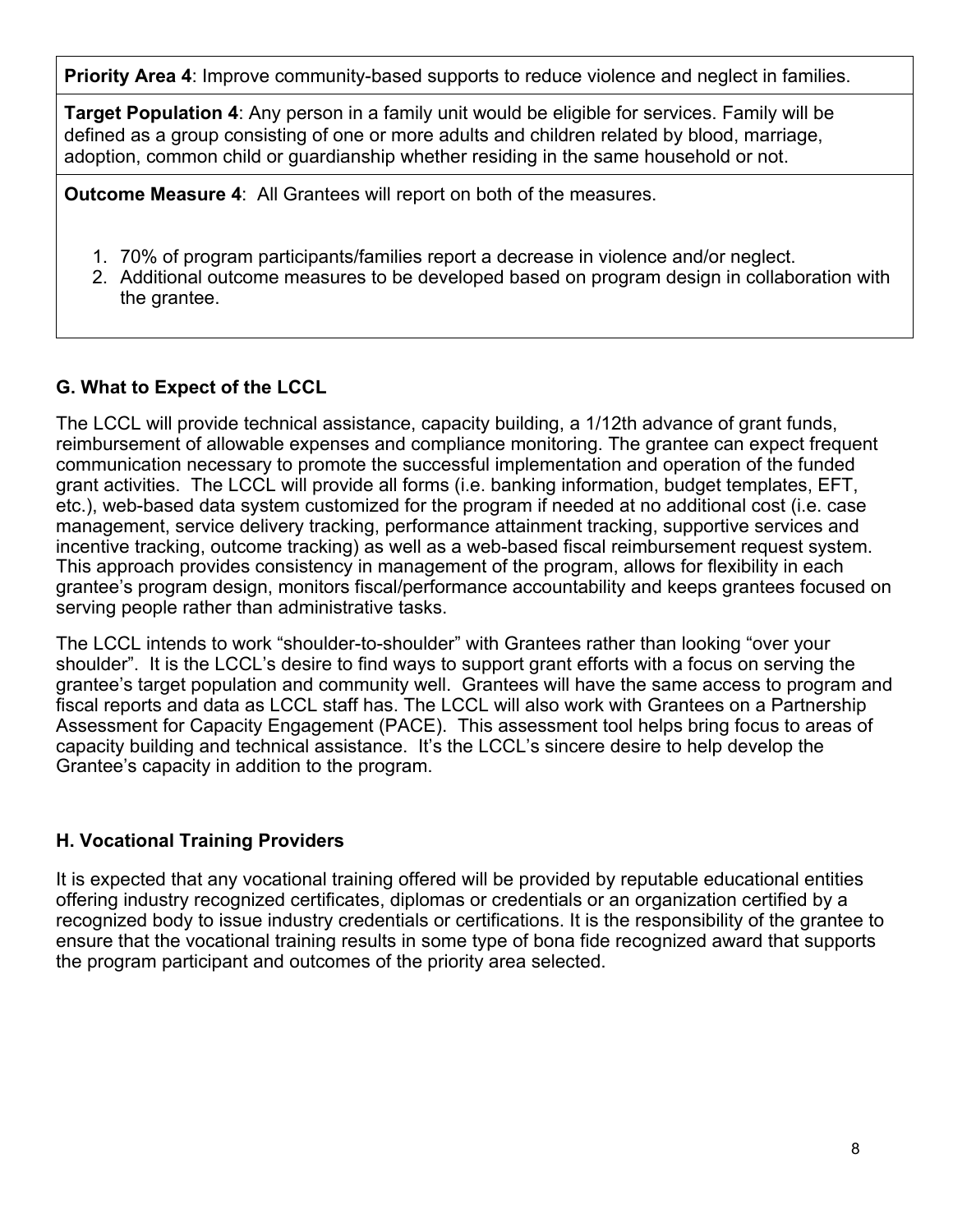# **IV. General Information**

# **A. Deadline for Submission of Proposals**

In order to be considered for funding, *complete* applications must be submitted online through *Submittable* **no later than 4:00 p.m**. **MST, on** April 6, 2022. The application in Submittable can be accessed here or from the Submittable button on the Transforming Safety page: www.latinocoalition.org/ts-gj

Timely submission of proposals is the sole responsibility of the proposer. Late proposals will not be considered for a grant award. The LCCL reserves the right to determine the timeliness of all proposal submissions.

#### **B. Responsibilities of Grantee**

- 1. Complying with all terms and conditions of the MOU.
- 2. Cooperating with the LCCL in the development and implementation of the program.
- 3. Cooperating with other funded grantee service providers.
- 4. Ensuring that the services provided are readily accessible to the individuals to be served.
- 5. Ensuring that the program is fully staffed according to the program budget with qualified individuals.
- 6. Administering all funds paid to the program.
- 7. Collaborating with organizations identified in the proposal, if any.
- 8. Timely, consistent and accurate data entry of all related program activity.
- 9. Timely, consistent and accurate submissions of reimbursement requests. **It is recommended that grantees submit for reimbursement twice per month to coincide with payroll to keep cash flow moving.**
- 10.Reviewing and submitting all requested reports to the LCCL in a timely and complete manner.
- 11.Coordinating with the LCCL and other Community Partners in program design implementation and capacity building/staff development, and ensuring the program meets performance outcomes.

#### **D. Funding Requests**

The LCCL will determine funding amounts based upon the score and rank of proposals and on the availability of funds.

#### **E. Selection of Service Providers**

1. A primary consideration in selecting organizations to deliver services will be an evaluation of the proposer's ability to provide the services proposed. Key factors in this evaluation will include:

- A clear and detailed program design. The program design takes into account the needs of the target population under the chosen priority area. Proposers should discuss their programming, activities, services, strategies and approaches that engage participants in a way that services are found to be of value and interest in a respectful and safe environment;
- A clear connection between the program design and the chosen priority area outcomes(s). Proposers should discuss how their program will have a measureable impact on each applicable outcome and how it will be measured (i.e. data match, pre/post test, pre-post survey, etc.);
- Applicants' demonstrated ability or *willingness* to attain, track, and report performance as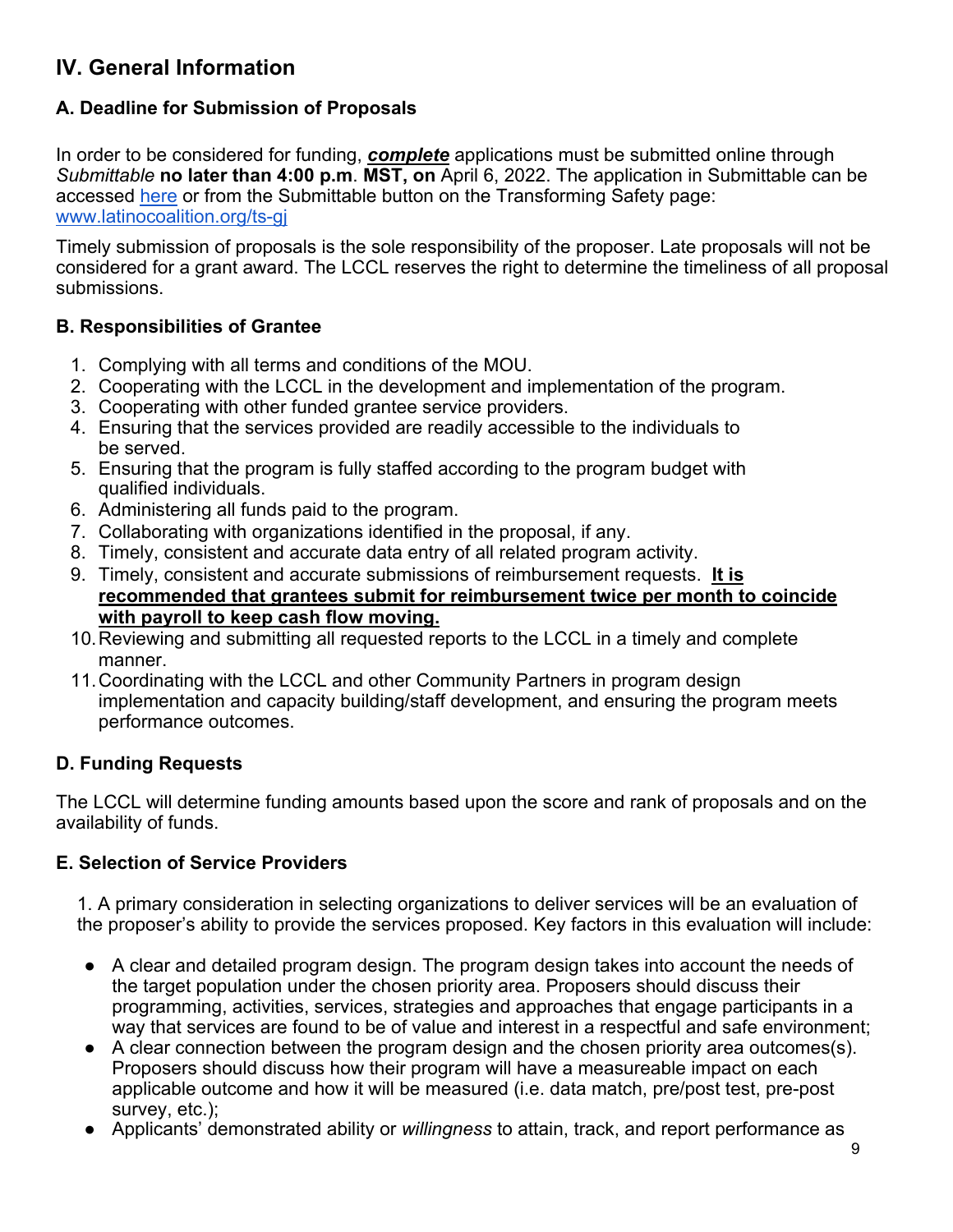required by the Transforming Safety Program program performance indicators, this generally includes number of people served, ethnicity, gender, age, outcome percentages/calculation, counts of activities/services provided and a narrative section that speaks to challenges and successes, description of events, and success stories that took place during the quarter;

- History of service to the target population or like populations with similar needs and characteristics;
- History of serving target area proposed. Generally this means an entity, person or group of people who are from the designated boundary as opposed to an organization wanting to branch out into an area they don't historically serve or have an attachment to;
- Ability to effectively provide person-centered, culturally competent case management services;
- Staff qualifications;
- Cost reasonableness;
- Established relationships with key partners and history of collaboration/service;
- Management and oversight.

Note: LCCL recognizes the impact of COVID-19 and understands that CBFOs may have had to modify operations and service delivery models to accommodate public health protocols and promote safety among staff and populations served. Given the ongoing nature of COVID-19, LCCL is open to creative ideas and flexible program designs that both meet funding objectives and comply with State health directives during this public health crisis.

2. Recognizing the limitations of the program's resources, applicants should develop a systemwide approach that maximizes the available resources and provides a comprehensive array of services responsive to the unique needs of participants within the boundary area proposed.

3. Funding determinations will be made through this competitive procurement process will include:

- Determination of the ability and capacity of the proposer(s) to effectively address the priority area goals including the associated target population and outcomes to accomplish the purpose of the Transforming Safety program and,
- Grantees awarded funds shall be subject to all applicable federal, state, and local policies and regulations.

# **F. Proposal Process & Evaluation Factors**

The proposal submission process consists of the action steps shared below. **The Proposal Checklist (Part V.) on page 15 contains the links (account creation/template/survey) for each of these steps.**

- Electronic submission of the proposal via the LCCL's Submittable system. *You will need to log-on and create an account in Submittable so please do so as soon as you decide to apply.*
- Upload of the Proposer's completed budget and budget narrative into Submittable. Proposers must use the excel template provided by the LCCL.
- Upload of the Proposer's Colorado Secretary of State *Organizational Certificate of Good Standing* in Submittable.
- Upload of the Proposer's 501(c)(3) designation from the IRS into Submittable
- Completion of the Fiscal Readiness Assessment via a survey tool.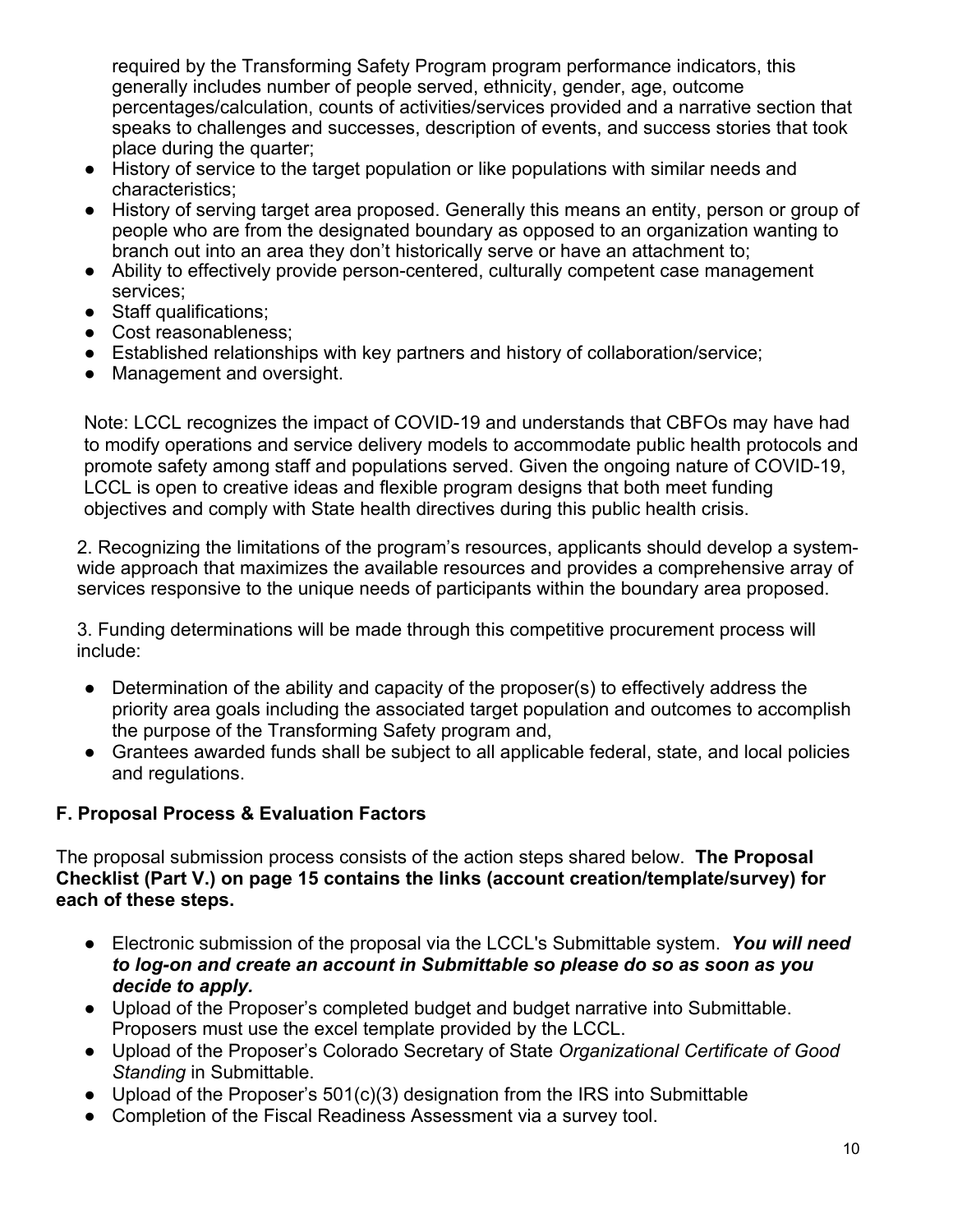A hallmark of the Transforming Safety program is the Proposer's flexibility in offering a wide array of program designs to address a given priority area. It will be very important for the Proposers to provide as much detail and clarity as reasonably possible so the reviewers gain a well-rounded understanding of the program offered. Key will be clearly articulating how proposals will be evaluated in the following categories:

### **Demonstrated History In Serving The Target Population (15 Points)**

This category will evaluate the proposers' experience in providing services to the target population or similar group of people. This may include demonstrated experience as an organization, individual, group of individuals or any combination thereof.

# **Program Design (40 Points)**

This category will evaluate how clearly, thoroughly and persuasively the proposal explains how the program design addresses the objectives of the chosen priority area. Given the flexibility each priority area offers, Proposers should articulate how the services/activities/events and strategies offered will help engage the target population and achieve the desired results with respect to the outcome measures. In addition to the specific program design, the proposal should describe strategies for collaboration and service coordination with existing community resources. Overall, the program design should speak to the program reach (where the services will be delivered/accessed), the target population (who you will specifically be targeting for primary services), the outputs/activity/services (what specifically your program design will be offering) and how the program design will produce the desired change result (the outcome/impact that addresses the required performance outcome at a minimum).

# **Data Collection & Performance Management (15 Points)**

This category will evaluate the details concerning the Proposer's strategy for collecting basic client data (i.e. name, address, demographics, assessments), recording of outputs/activities/services, and tracking of achievements and outcome(s). Please be thoughtful in sharing details about the how/when/frequency/who of collecting program data. If the Proposer has an existing data system please describe it and share what updates may or may not be needed to capture such basic information. If the Proposer does not have a data system, respond to the questions as if you were designing a system needed for this project. Fiscal management (budgeting, cash flow management, revenue/expense forecasting, etc.) is a critical part of performance and accountability so it is included in this section. Overall, provide specifics and clarity regarding how you will effectively administer and document the needs, status, progress and results of the activities and services being provided to participants enrolled in the program as well as the program's fiscal management. If the Proposer offers case management as part of the program design, please describe the case management philosophy and the ways in which it will promote success among the people enrolled in the program.

# **Community Attachment/Lived Experience Target Population Competency (20 Points)**

This category will evaluate the accessibility of proposed programs and the Proposer's experience working with the target or similar populations in the community. The Proposer should identify strategies for engaging the target population and explain the community attachment, cultural and/or lived experience competencies that will be deployed to effectively engage with people enrolled in the program. Proposer should describe the location and accessibility of activities/services/events, outreach and program enrollment strategies, and the depth of current attachment to the community as an organization, individual, group of individuals or any combination thereof. Overall, the Proposer should demonstrate an attachment to the community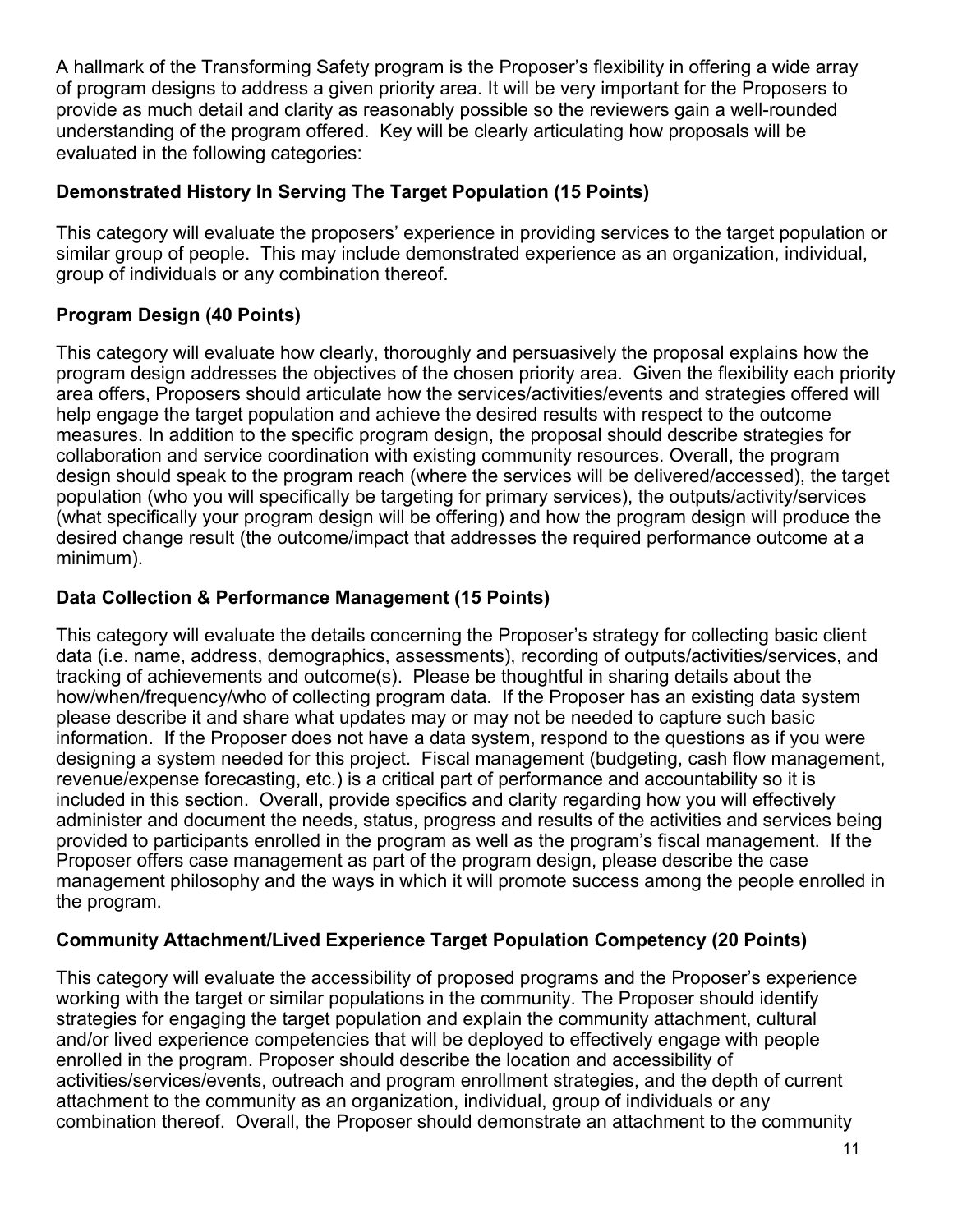as opposed to that of an organization wishing to serve the Grand Junction Transforming Safety boundary area for the first time.

# **Program Cost (10 Points)**

This category will evaluate the cost of the proposed program to determine if it is fair and reasonable based on program services and/or historical data, and the degree to which expenditure of funds relates to performance measures. Budgets will be reviewed for accuracy and completeness. Additionally, all proposals will be reviewed for costs that are reasonable, allowable, necessary, fully justified, and competitive as measured by the review of the line-item budget, the program design, and comparison to proposals similar in target area or scope. **We strongly advise allocating between 3%-5% of the total budget in the Capacity Building line item of the budget (#17 on the Budget Template)**. This allocation can then be used to address capacity building needs identified in the Fiscal Readiness Assessment or PACE assessment.

### **COVID-19 Response (Addendum; 0 points)**

LCCL is sensitive to the ongoing public health crisis as it relates to organizational capacity, operations, and safety. Given the ongoing nature of COVID-19, this category is an addendum that describes in general, the proposer's basic plan/approach for meeting grant objectives in the event of having to accommodate state public health orders. The proposer should explain basic ways in which operations and program design may need to be adjusted during COVID-19 and describe what steps they would take to maintain a modicum of services in the event of future statewide closure.

### **G. General Proposal Conditions**

The program narrative, budget and budget narrative forms in which proposals are to be submitted are accessed separately. Proposals that do not conform to the formats prescribed may be rejected by the LCCL.

The applicant understands that by submission of a proposal, all specifications required in the RFP and described in the proposal along with any agreed upon modifications become part of a Memorandum of Understanding (MOU) for provision of services should a grant be awarded. Proposals submitted in response to this solicitation are not legally binding.

#### **H. Oversight Requirements**

The LCCL will conduct a financial monitoring review and program review of all grant awards at least quarterly. They may be more frequent based on capacity building needs, performance issues or concerns. Grantees agree that all records related to the LCCL grants will be available for monitoring. Grantees who have a third-party financial audit agree to submit the final audit financial report to the LCCL within 30 days of issuance by their auditors.

# **I. Negotiations Process**

The LCCL reserves the right to negotiate funding all or portions of a proposal and/or require that one proposer collaborate with another for the provision of specific services, either prior to execution of an MOU or negotiated at any point during the MOU performance period.

#### **J. Costs Incurred by Proposers**

All costs of proposal preparation and submission shall be borne by the proposer. The LCCL and the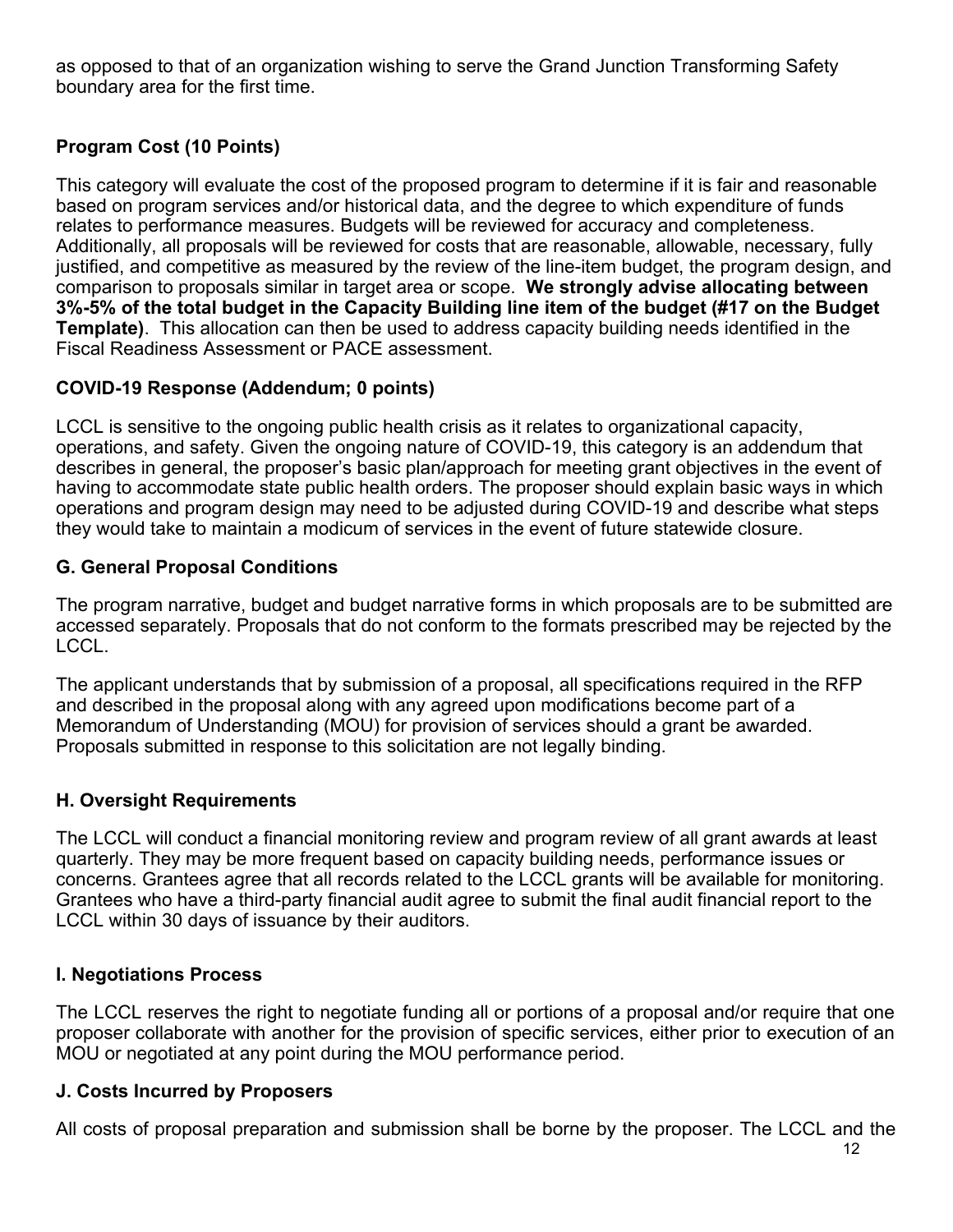State shall not, in any event, be liable for any pre-award expenses incurred by proposers in the preparation and/or submission of the proposals. Proposals shall not include any such expenses as part of the proposed budget. Furthermore, agreements to pay grant writers a percentage of the award amount, retainer, or similar compensation for proposal preparation and submission are not allowable.

#### **K. Accuracy and Completeness**

The proposal must set forth accurate and complete information as required in this RFP. Unclear, incomplete, and/or inaccurate documentation, or falsification of any information, may result in disqualification from the grant either pre or post award.

### **L. Withdrawal of Proposals**

Proposals may be withdrawn by written request of the authorized signatory on the proposer's letterhead at any time. Once withdrawn, they may not be reconsidered.

#### **M. General Reservations**

The LCCL reserves the right to extend the submission deadline in part or total, if such action is in the best interest of the Transforming Safety program. In the event the deadline is extended, proposers have the right to revise their proposals.

- The LCCL makes no representation that any award will be awarded to any offer responding to this RFP.
- The LCCL reserves the right to request additional information or documentation.
- Proposals shall be reviewed and rated as submitted. The proposer may not make changes or additions after the deadline for receipt of proposals.
- The LCCL reserves the right to verify all information in the proposal. If the information cannot be verified the LCCL reserves the right to reduce the rating points awarded or disqualify the proposal.

#### **N. Standing of Proposer and Staff/Volunteers**

Regardless of the merits of a proposal submitted, a proposer may not be recommended for funding if it has a history of MOU/contract non-compliance with similar organizations or any other funding source, poor past or current MOU/contract performance with the LCCL or any other funding source, or current disputed or disallowed costs with the LCCL or any other funding source.

Employees, contractors and volunteers who have a criminal record but who are no longer on any form of diversion or criminal justice supervision are eligible to provide services and assistance to participants consistent with their job duties.

#### **O. Failed Competition**

The LCCL reserves the right to reject any or all proposals that are not responsive to the specifications of this RFP. Competitive negotiation requires that at least two responsive proposals for the same scope of work and boundary area must be received in response to the RFP. A competition is considered failed if only one responsive proposal is received. If in whole or part a competition has been declared failed, the LCCL then has the option to re-compete the procurement or enter into a "sole-source" procurement.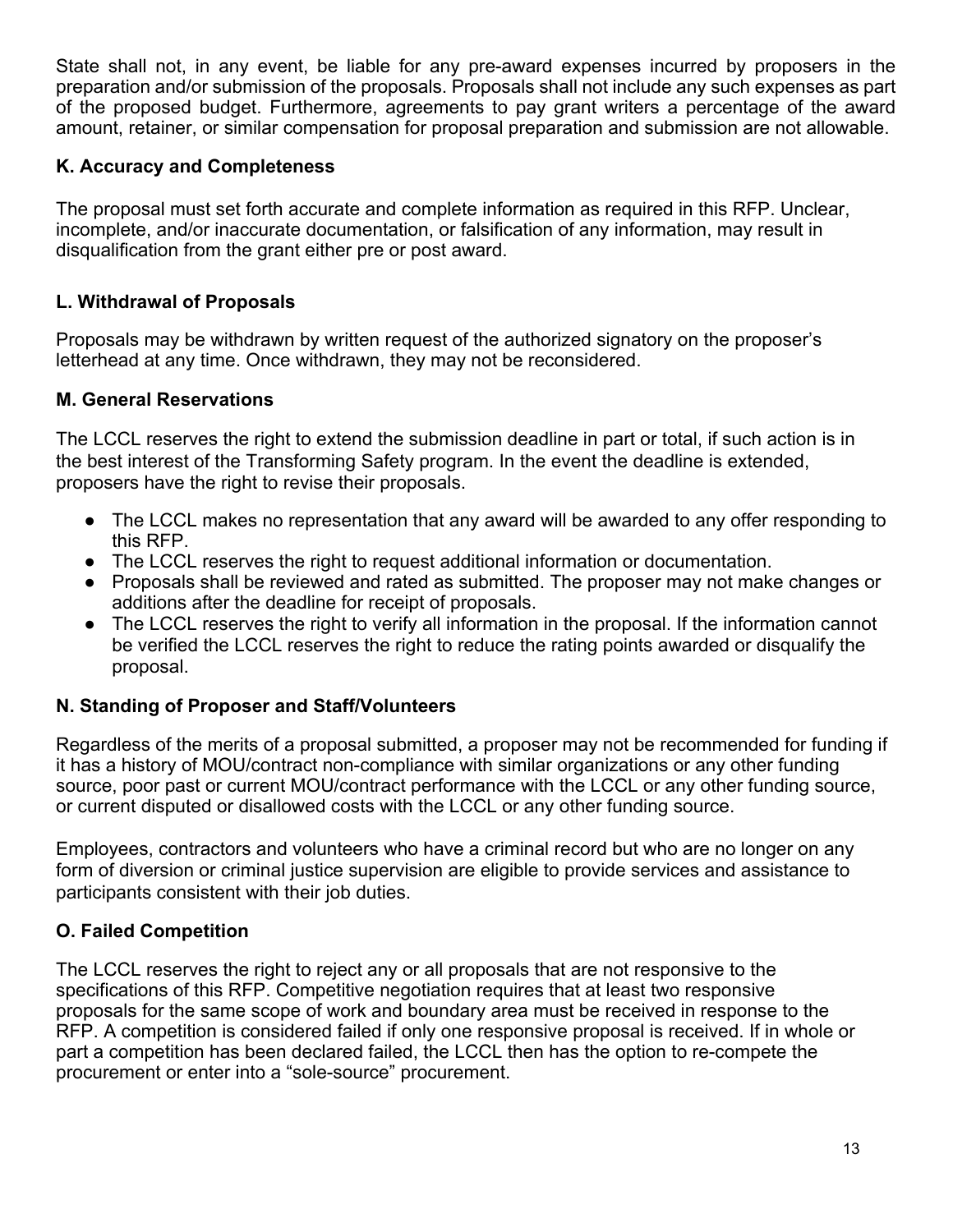### **P. Grantee Policies**

Organizations that are selected for funding will then engage in the award process with the Latino Coalition staff. In order for MOUs to be executed, certain requirements must be met which include but are not limited to:

1. Grantee shall obtain and maintain insurance as specified in this section at all times during the term of this Agreement. All insurance policies required by this Agreement that are not provided through self-insurance shall be issued by insurance companies as approved by the State.

#### A. Workers' Compensation

Workers' compensation insurance as required by state statute, and employers' liability insurance covering all Grantee or Subcontractor employees acting within the course and scope of their employment.

#### B. General Liability

Commercial general liability insurance covering premises operations, fire damage, independent contractors, products and completed operations, blanket contractual liability, personal injury, and advertising liability with minimum limits as follows:

- i. \$1,000,000 each occurrence;
- ii. \$1,000,000 general aggregate;
- iii. \$1,000,000 products and completed operations aggregate; and
- iv. \$50,000 any one fire.

The State of Colorado shall be named as additional insured on the Commercial General Liability insurance policies required of Grantee. The LCCL shall also be named as additional insured on the Commercial General Liability.

#### C. Fidelity Bond Coverage

A fidelity bond is a type of insurance that protects against losses caused by an employee's act(s) of fraud or dishonesty. Fraud or dishonesty includes, but is not limited to, larceny, theft, embezzlement, forgery, misappropriation, wrongful abstraction, wrongful conversion, willful misapplication, and other acts. The minimum coverage is \$100,0000 general aggregate.

D. Professional Liability Coverage

Professional liability insurance is required *if* services requiring a state issued license are provided by a Grantee employee (eg. addiction counseling, professional counseling or medical treatment).

*1. All commercial insurance policies* **secured or maintained by the Grantee in relation to the Transforming Safety Program and this MOU shall include clauses stating that each carrier shall waive all rights of recovery under subrogation or otherwise against the State of Colorado, its agencies, institutions, organizations, officers, agents, employees, and volunteers.** *The LCCL HIGHLY ENCOURAGES ALL PROPOSERS TO INQUIRE ABOUT INSURANCE AS SOON AS POSSIBLE. Please note that all required insurances are allowable expenses that can be charged to the grant.*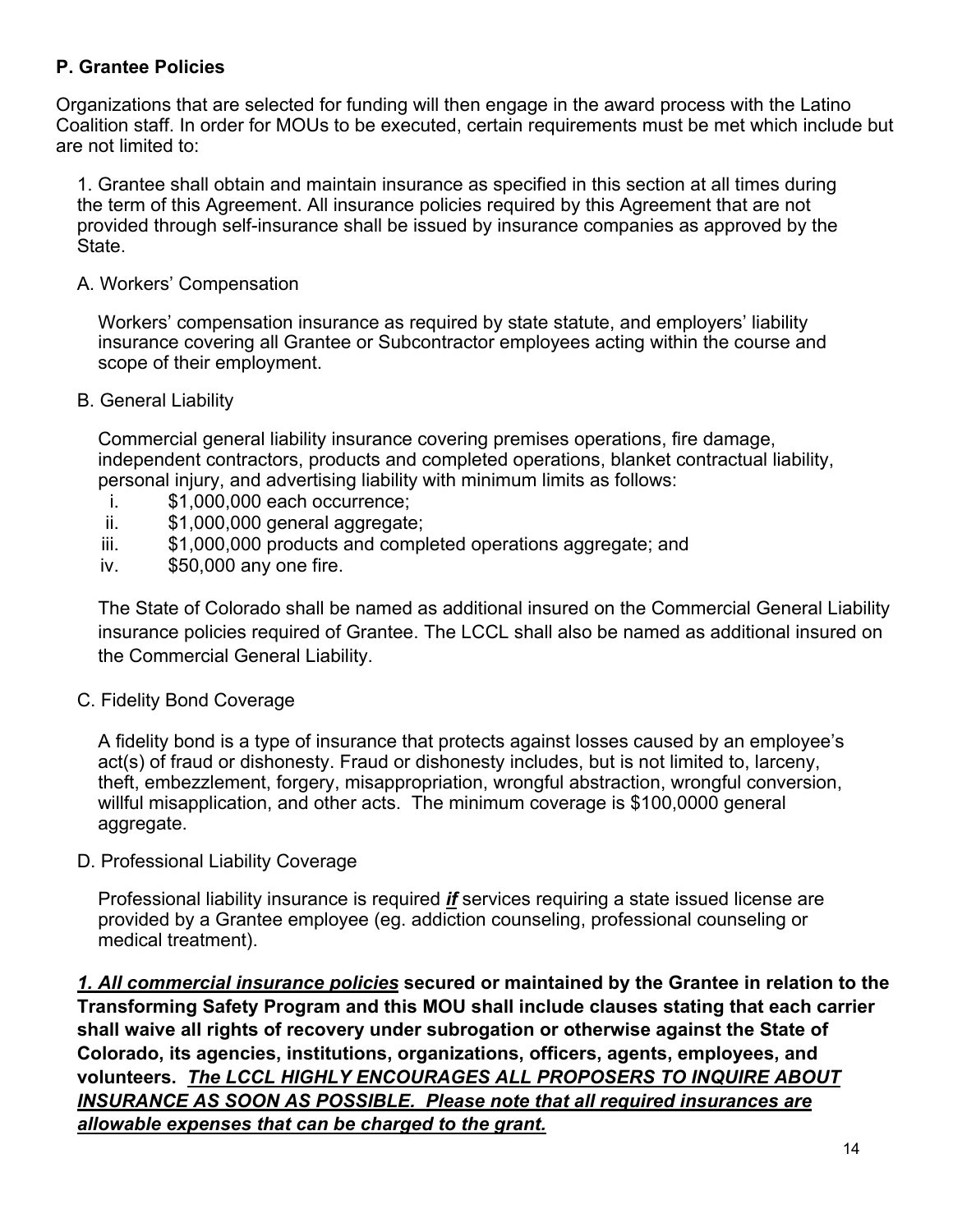- 2. The insurance shall include provisions preventing cancellation or non-renewal without at least thirty (30) calendar days prior written notice to the LCCL at insurance@latinocoalition.org.
- 3. Grantee shall use its best efforts to meet the planned participant objectives, program goals, and document the attainment of competencies and/or certifications. The LCCL reserves the right to review performance relative to compliance or performance measures, and if the Grantee is deemed to be non-compliant then the LCCL may rescind or withhold funding.
- 4. Grantee must agree to use the their own or the customized data management information systems provided by the LCCL (at no cost to the Grantee) and send appropriate program staff to Grantee meetings, trainings and capacity building events.
- 5. Grantee will be reimbursed for actual and necessary costs incurred while operating the program, providing the organization can certify that costs charged are reasonable and necessary.
- 6. Grantee must obtain written permission from the LCCL before any purchase of per unit acquisition over \$5,000 is made with grant funds. Since any per unit acquisition costing \$5,000 or more purchased with the Transforming Safety grant funds requires prior written approval, these should be minimized. Grantees must provide identifying information of equipment (i.e. serial or VIN number, year, make, model, etc.) and request an LCCL asset tag and place it on the equipment in conspicuous location for LCCL staff inspection.
- 7. Grantee's personnel policies shall be available in written form upon request. The organization shall maintain written detailed job descriptions for each staff position funded under this grant to assist in substantiating claims for payment of staff salaries.
- 8. Grantee will allow its programs and fiscal records funded by the Transforming Safety program to be monitored or audited by the LCCL staff.
- 9. Grantee certify that, under the Transforming Safety grant, costs charged under the agreement are reasonable and necessary with respect to the cost of providing services/training and at no time will payments to the organization exceed the actual costs of the program.
- 10. Grantee shall utilize established coordination procedures and reasonable safeguards to prevent duplication of services and prevent the duplication of program charges to multiple funding sources.
- 11. Grantee will not require participants to pay for, apply for a loan, or incur personal debt to participate in the program. Fees related to housing may be charged under LCCL approved agreements.
- 12. All performance results shall be reported to the LCCL or its designee using the appropriate data system as soon as possible after attainment.
- 13. Grantee shall provide the full range of training and services described in their proposal, modifications (if any) and MOU.
- 14. Information concerning participants is confidential. Confidential information is not available to the public and the organization must protect it from loss, unauthorized use, access, disclosure, modification, and destruction. Grantee shall not communicate confidential personally identifiable information to any third party without the express consent of the participant. Information in electronic format must be maintained in such a way that unauthorized persons cannot obtain the information by computer, remote terminal, or other means.
- 15. An authorized official of the organization must sign the MOU. Grantee ensures, by signing the MOU, that the negotiated price or services provided in a contract cannot be changed without LCCL approval and a modification to the MOU. All requests for modification must be submitted to the LCCL with written justification.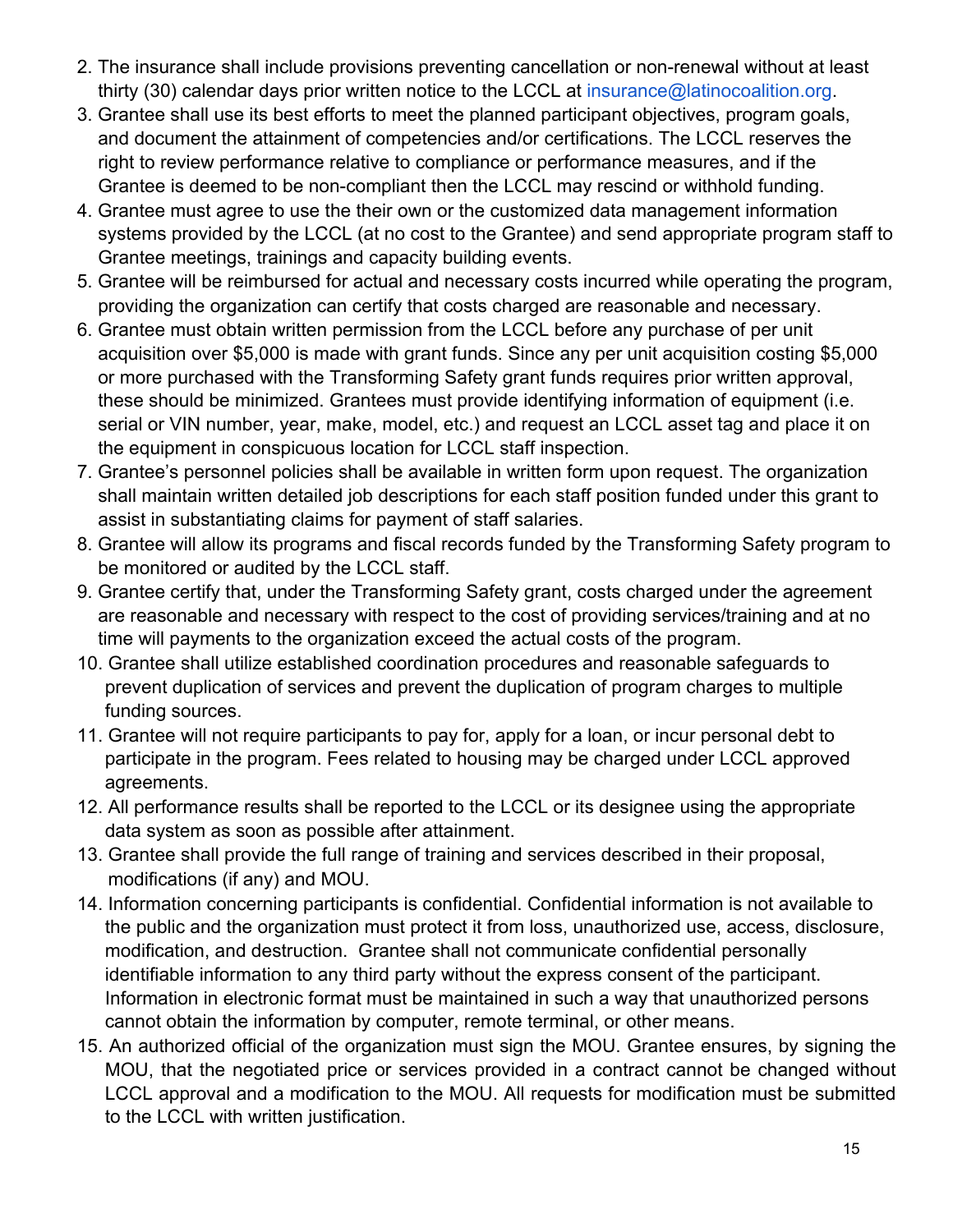#### **V. Proposal Checklist**

The following documents must be included with the submission of your proposal.

| <b>Action Step</b>                                                                                                                                                                                                                                                                                                                                                      | <b>Checklist</b> |
|-------------------------------------------------------------------------------------------------------------------------------------------------------------------------------------------------------------------------------------------------------------------------------------------------------------------------------------------------------------------------|------------------|
| 1. Complete the Transforming Safety proposal in Submittable. Responses<br>will be entered directly into the online platform. Proposers may access the<br>Transforming Safety proposal at https://latinocoalition.submittable.com/submit                                                                                                                                 | П                |
| 2. Complete and upload the Transforming Safety Budget & Budget Narrative<br>into Submittable. Proposers will submit a year one budget. The<br>Transforming Safety Budget and Budget Narrative is available at<br>https://tinyurl.com/yrk228dx                                                                                                                           | П                |
| 3. Upload your organizational IRS 501(c)(3) Non-Profit Determination Letter<br>in Submittable (if applicable).                                                                                                                                                                                                                                                          | П                |
| 4. Upload your Colorado Secretary of State Organizational Certificate of<br>Good Standing in Submittable (if applicable). A screen shot or print out<br>from the Colorado Secretary of State's website is acceptable. Your<br>organizational certificate of good standing may be accessed at the link:<br>https://www.sos.state.co.us/biz/BusinessEntityCriteriaExt.do? | П                |
| 5. Complete the Fiscal Readiness Assessment. Responses will be entered<br>directly into the online platform at https://www.surveymonkey.com/r/FiscalReady.<br>The Fiscal Readiness Assessment is not scored, it assists the LCCL in<br>prioritizing Technical Assistance and Capacity Building given the<br>importance of managing State funds.                         | П                |

**NOTE: Required documents not received with a timely proposal will be deemed incomplete. Incomplete grant packages will not move forward in the scoring process and be disqualified. Please ensure your grant application is timely and complete.** 

#### **VI. What Should I Expect During the First Month if Awarded a Grant?**

The first month is primarily an orientation, training and implementation period. Generally, the following activities are started and/or accomplished.

- Executing the Memorandum of Understanding.
- Submitting required paperwork (i.e. W9, required insurance, banking information, gaining access to systems). All financial transactions are done through Electronic Fund Transfers.
- Review and advice on budget submission.
- Initial review of the Fiscal Readiness Assessment